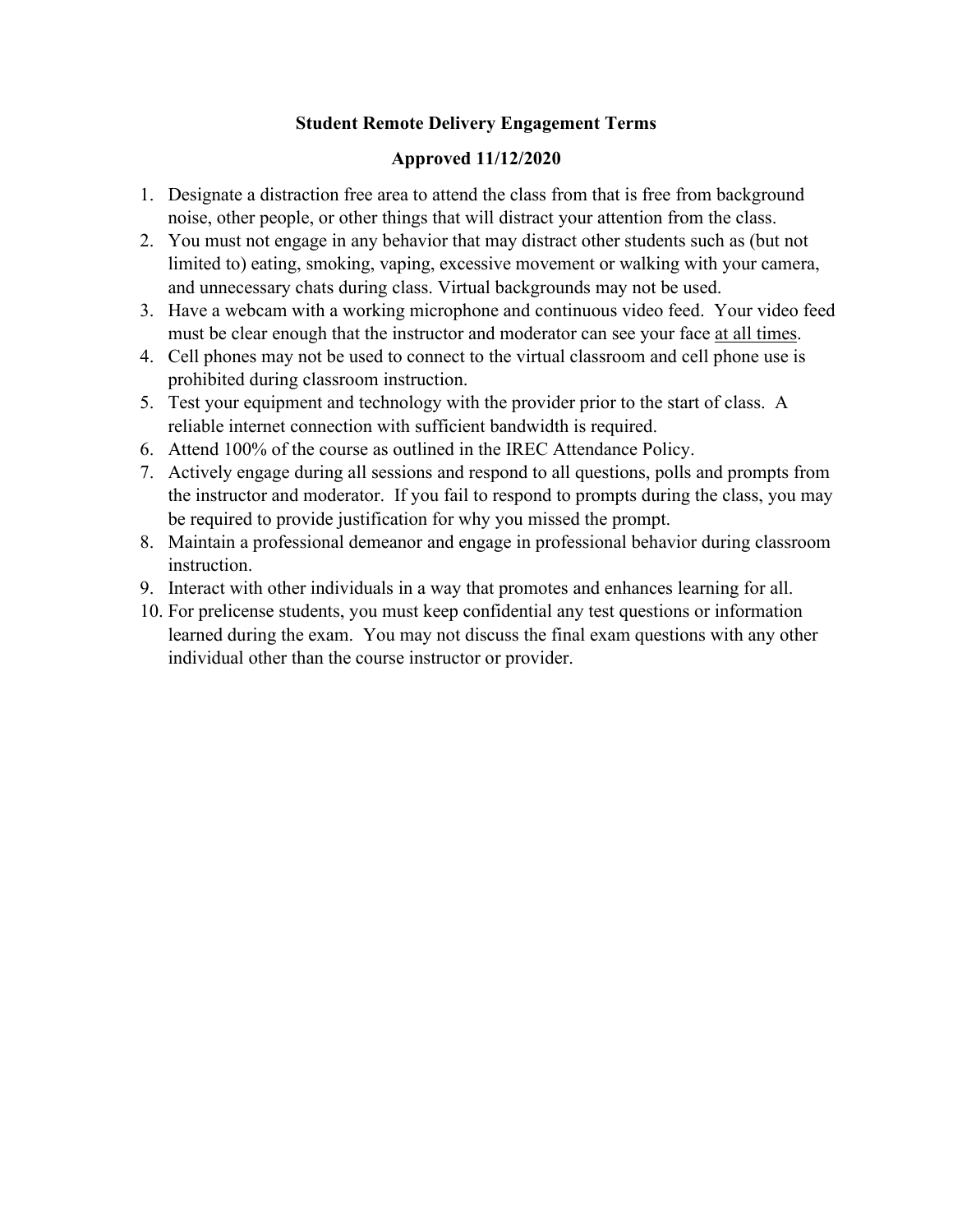## **Minimum System Requirements for Dearborn RE Campus as of 4/6/2020**

- System requirements
	- o An internet connection broadband wired or wireless (3G or 4G/LTE)
	- o Speakers and a microphone built-in or USB plug-in or wireless Bluetooth
	- o A webcam or HD webcam built-in or USB plug-in
- Computers with operating system:
	- o Windows 7—Windows 10
	- o macOS 10.4 (Mojave)—10.5 (Catalina)
- Mobile devices (must use a tablet, and not a cell phone)
	- o iOS 9 or later
		- **I**nternet connection:
			- 3G connection or better
			- Wi-Fi recommended for VoIP audio and video
		- minimum iPad 2
		- preferred minimum iPad Air
	- o Recommended that iPad users download HTML5Meeting for best experience
- Android 4.1 (Ice Cream Sandwich) or later
	- o Internet connection:
		- 3G connection or better
		- Wi-Fi recommended for VoIP audio and video
- Bandwidth:
	- o 500kbps per each video feed
	- o 500kbps for screen sharing
	- o Internet connection 1 Mbps or better: broadband recommended \*Minimum requirements depend on the number of video feeds.
- Recommended browsers:
	- o Chrome, Firefox, Safari, and Edge will work without plug-ins
	- o With plug-ins, Internet Explorer 11 will work